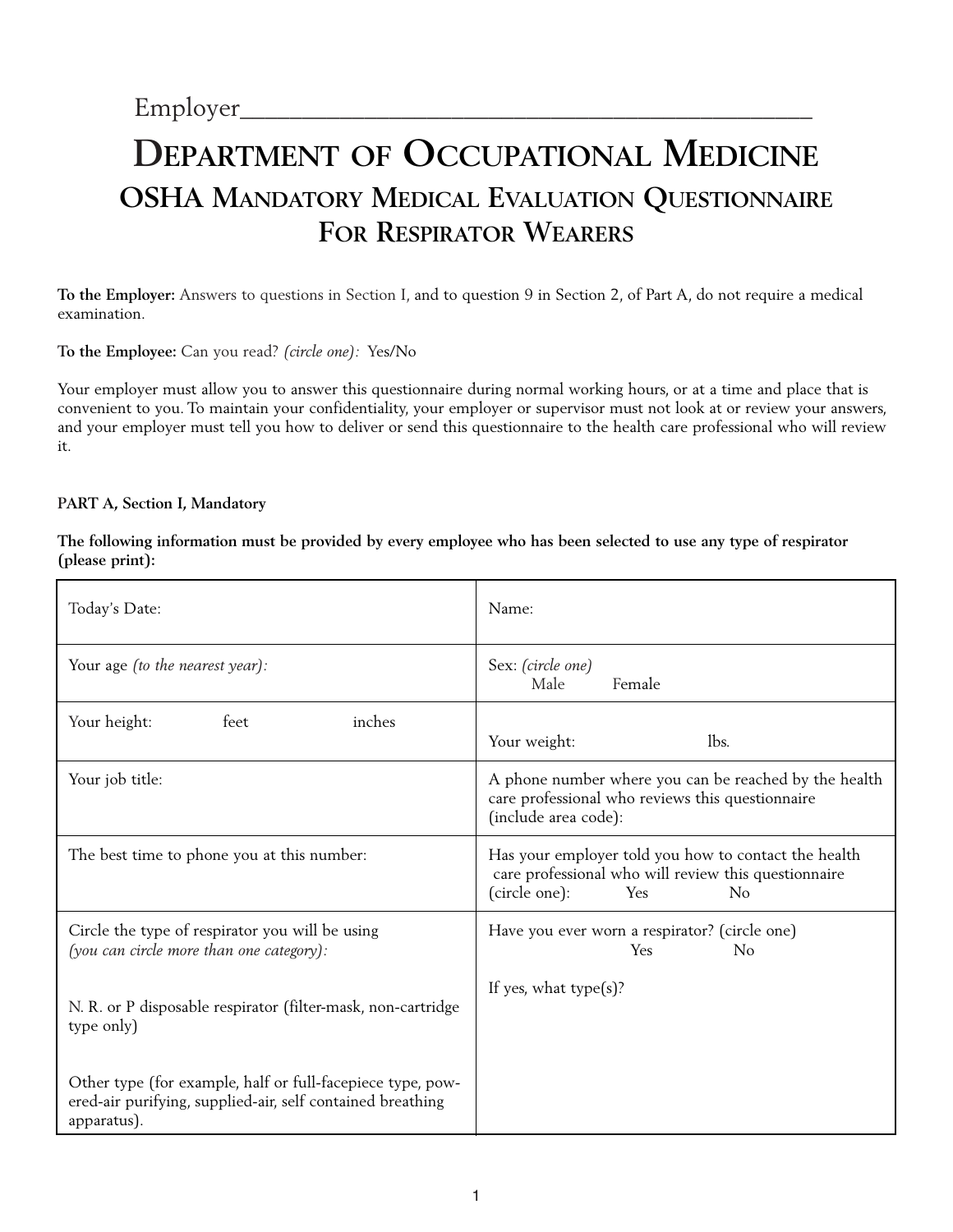### **PART A, Section 2, Mandatory**

**Questions 1 through 9 must be answered by every employee who has been selected to use any type of respirator (please check "yes" or "no").**

|                                                                                                  | <b>YES</b> | N <sub>O</sub> |
|--------------------------------------------------------------------------------------------------|------------|----------------|
| 1. Do you currently smoke tobacco, or have you smoked tobacco in the last month?                 |            |                |
| 2. Have you ever had any of the following conditions?                                            |            |                |
| a. Seizures (fits)?                                                                              |            |                |
| b. Diabetes (sugar disease)?                                                                     |            |                |
| c. Allergic reactions that interfere with your breathing?                                        |            |                |
| d. Claustrophobia (fear of closed-in places)?                                                    |            |                |
| e. Trouble smelling odors?                                                                       |            |                |
| 3. Have you ever had any of the following pulmonary or lung problems?                            |            |                |
| a. Asbestosis?                                                                                   |            |                |
| b. Asthma?                                                                                       |            |                |
| c. Chronic bronchitis?                                                                           |            |                |
| d. Emphysema?                                                                                    |            |                |
| e. Pneumonia?                                                                                    |            |                |
| Tuberculosis?<br>f.                                                                              |            |                |
| Silicosis?<br>g.                                                                                 |            |                |
| h. Pneumothorax (collapsed lung)?                                                                |            |                |
| i. Lung cancer?                                                                                  |            |                |
| Broken ribs?<br>j.                                                                               |            |                |
| k. Any chest injuries or surgeries?                                                              |            |                |
| 1. Any other lung problem that you've been told about?                                           |            |                |
| 4. Do you currently have any of the following symptoms of pulmonary or lung disease?             |            |                |
| a. Shortness of breath?                                                                          |            |                |
| b. Shortness of breath when walking fast on level ground or walking up a slight hill or incline? |            |                |
| c. Shortness of breath when walking with other people at an ordinary pace on level ground?       |            |                |
| d. Have to stop for breath when walking at your own pace on level ground?                        |            |                |
| e. Shortness of breath when washing or dressing?                                                 |            |                |
| Shortness of breath that interferes with your job?<br>f.                                         |            |                |
| Coughing that produces phlegm (thick sputum)?<br>g.                                              |            |                |
| Coughing that wakes you up early in the morning?<br>h.                                           |            |                |
| Coughing that occurs mostly when you are lying down?<br>i.                                       |            |                |
| Coughing up blood in the last month?<br>j.                                                       |            |                |
| k. Wheezing?                                                                                     |            |                |
| 1. Wheezing that interferes with your job?                                                       |            |                |
| m. Chest pain when you breathe deeply?                                                           |            |                |
| n. Any other symptoms that you think may be related to lung problems?                            |            |                |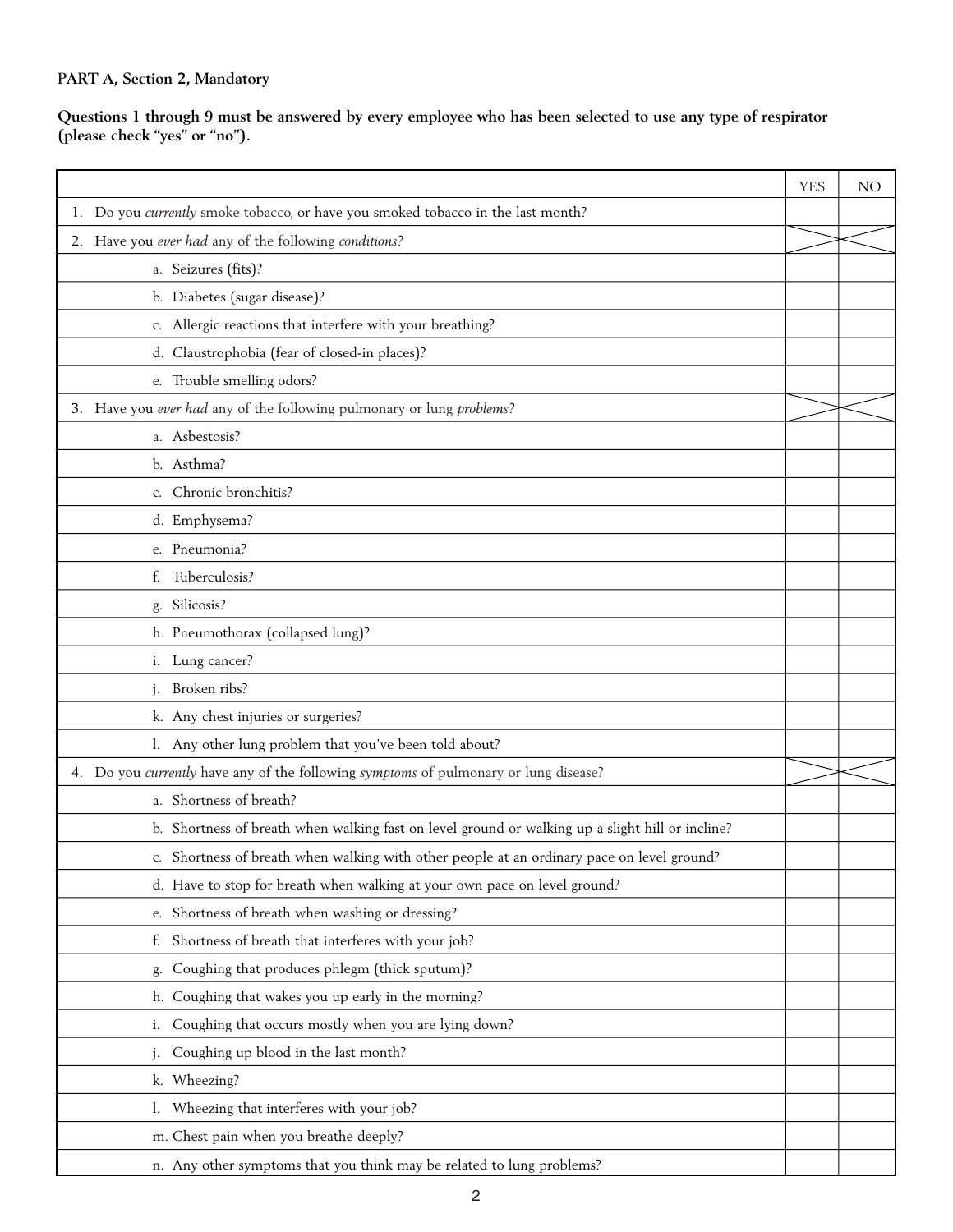|                                                                                                                                                                              | <b>YES</b> | <b>NO</b> |
|------------------------------------------------------------------------------------------------------------------------------------------------------------------------------|------------|-----------|
| 5. Have you ever had any of the following cardiovascular or heart problems?                                                                                                  |            |           |
| a. Heart attack?                                                                                                                                                             |            |           |
| b. Stroke?                                                                                                                                                                   |            |           |
| c. Angina?                                                                                                                                                                   |            |           |
| d. Heart failure?                                                                                                                                                            |            |           |
| e. Swelling in your legs or feet (not caused by walking)?                                                                                                                    |            |           |
| Heart arrhythmia (heart beating irregularly)?<br>f.                                                                                                                          |            |           |
| High blood pressure?<br>g.                                                                                                                                                   |            |           |
| h. Any other heart problem that you've been told about?                                                                                                                      |            |           |
| 6. Have you ever had any of the following cardiovascular or heart symptoms?                                                                                                  |            |           |
| a. Frequent pain or tightness in your chest?                                                                                                                                 |            |           |
| b. Pain or tightness in your chest during physical activity?                                                                                                                 |            |           |
| c. Pain or tightness in your chest that interferes with your job?                                                                                                            |            |           |
| d. In the past two years, have you noticed your heart skipping or missing a beat?                                                                                            |            |           |
| e. Heartburn or indigestion that is not related to eating?                                                                                                                   |            |           |
| f. Any other symptoms that you think might be related to heart or circulation problems?                                                                                      |            |           |
| 7. Do you currently take medication for any of the following problems?                                                                                                       |            |           |
| a. Breathing or lung problems?                                                                                                                                               |            |           |
| b. Heart trouble?                                                                                                                                                            |            |           |
| c. Blood pressure?                                                                                                                                                           |            |           |
| d. Seizures (fits)?                                                                                                                                                          |            |           |
| 8. If you have used a respirator, have you ever had any of the following problems? (If you have never used a<br>respirator, check the following space and go to question 9). |            |           |
| a. Eye irritation?                                                                                                                                                           |            |           |
| b. Skin allergies or rashes?                                                                                                                                                 |            |           |
| c. Anxiety?                                                                                                                                                                  |            |           |
| d. General weakness or fatigue?                                                                                                                                              |            |           |
| e. Any other problem that interferes with your use of a respirator?                                                                                                          |            |           |
| 9. Would you like to talk to the health care professional who will review this questionnaire about your answers<br>to this questionnaire?                                    |            |           |
|                                                                                                                                                                              |            |           |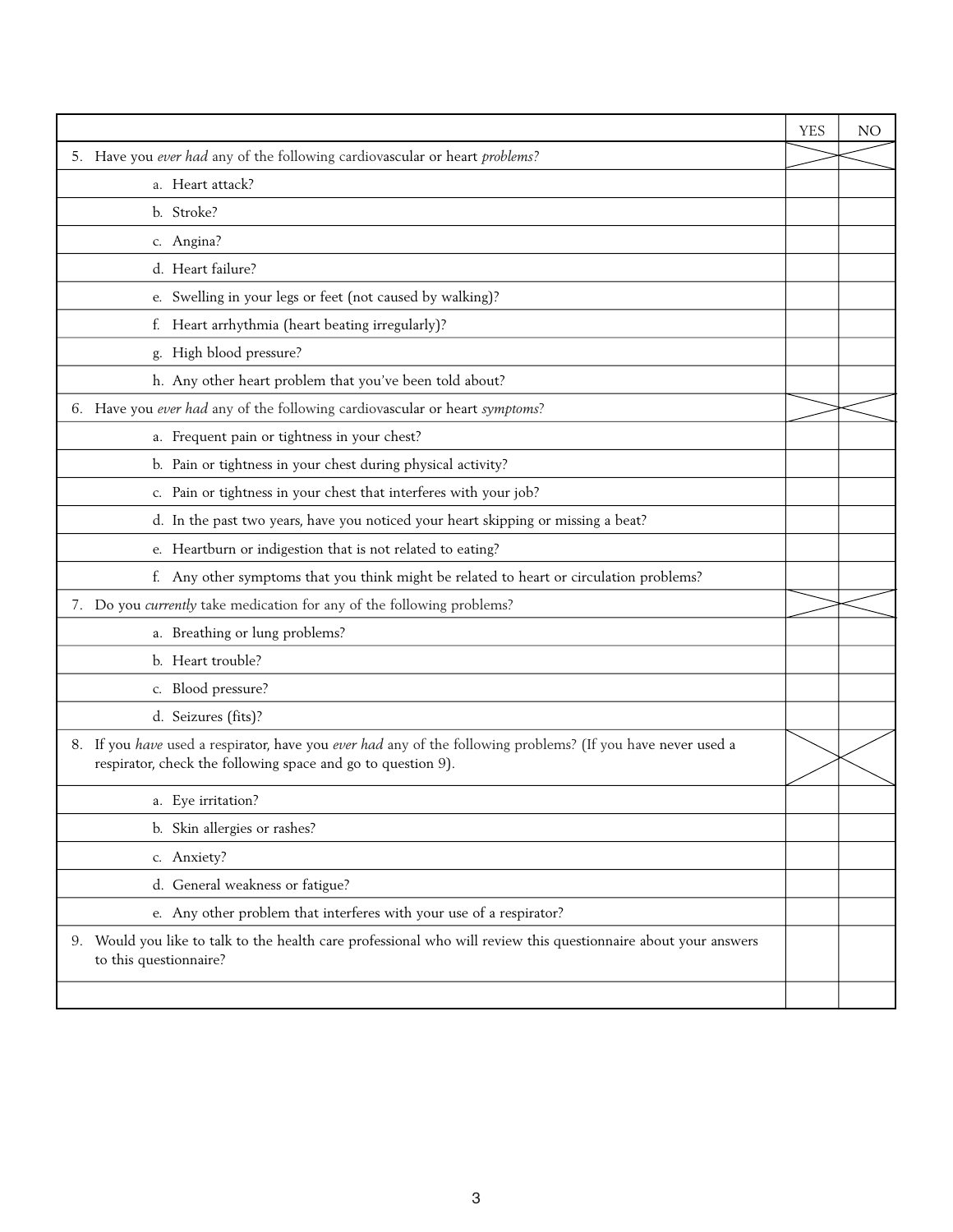**Questions 10 through 15 must be answered by every employee who has been selected to use either a full-facepiece respirator or a self-contained breathing apparatus (SCBA). For employees who have been selected to use other types of respirators, answering these questions is voluntary.**

|                                                                               | <b>YES</b> | <b>NO</b> |
|-------------------------------------------------------------------------------|------------|-----------|
| 10. Have you ever lost vision in either eye (temporarily or permanently?      |            |           |
| 11. Do you currently have any of the following vision problems?               |            |           |
| a. Wear contact lenses?                                                       |            |           |
| b. Wear glasses?                                                              |            |           |
| c. Color blind?                                                               |            |           |
| d. Any other eye or vision problems?                                          |            |           |
| 12. Have you ever had an injury to your ears, including a broken ear drum?    |            |           |
| 13. Do you currently have any of the following hearing problems?              |            |           |
| a. Difficulty hearing?                                                        |            |           |
| b. Wearing a hearing aid?                                                     |            |           |
| c. Any other hearing or ear problem?                                          |            |           |
| 14. Have you ever had a back injury?                                          |            |           |
| 15. Do you currently have any of the following musculoskeletal problems?      |            |           |
| a. Weakness in any of your arms, hands, legs or feet?                         |            |           |
| b. Back pain?                                                                 |            |           |
| c. Difficulty fully moving your arms and legs?                                |            |           |
| d. Pain or stiffness when you lean forward or backward at the waist?          |            |           |
| e. Difficulty fully moving your head up or down?                              |            |           |
| f. Difficulty fully moving your head side to side?                            |            |           |
| Difficulty bending your knees?<br>g.                                          |            |           |
| h. Difficulty squatting to the ground?                                        |            |           |
| Climbing a flight of stairs or a ladder carrying more than 25 pounds?<br>i.   |            |           |
| Any other muscle or skeletal problem that interferes with using a respirator? |            |           |
|                                                                               |            |           |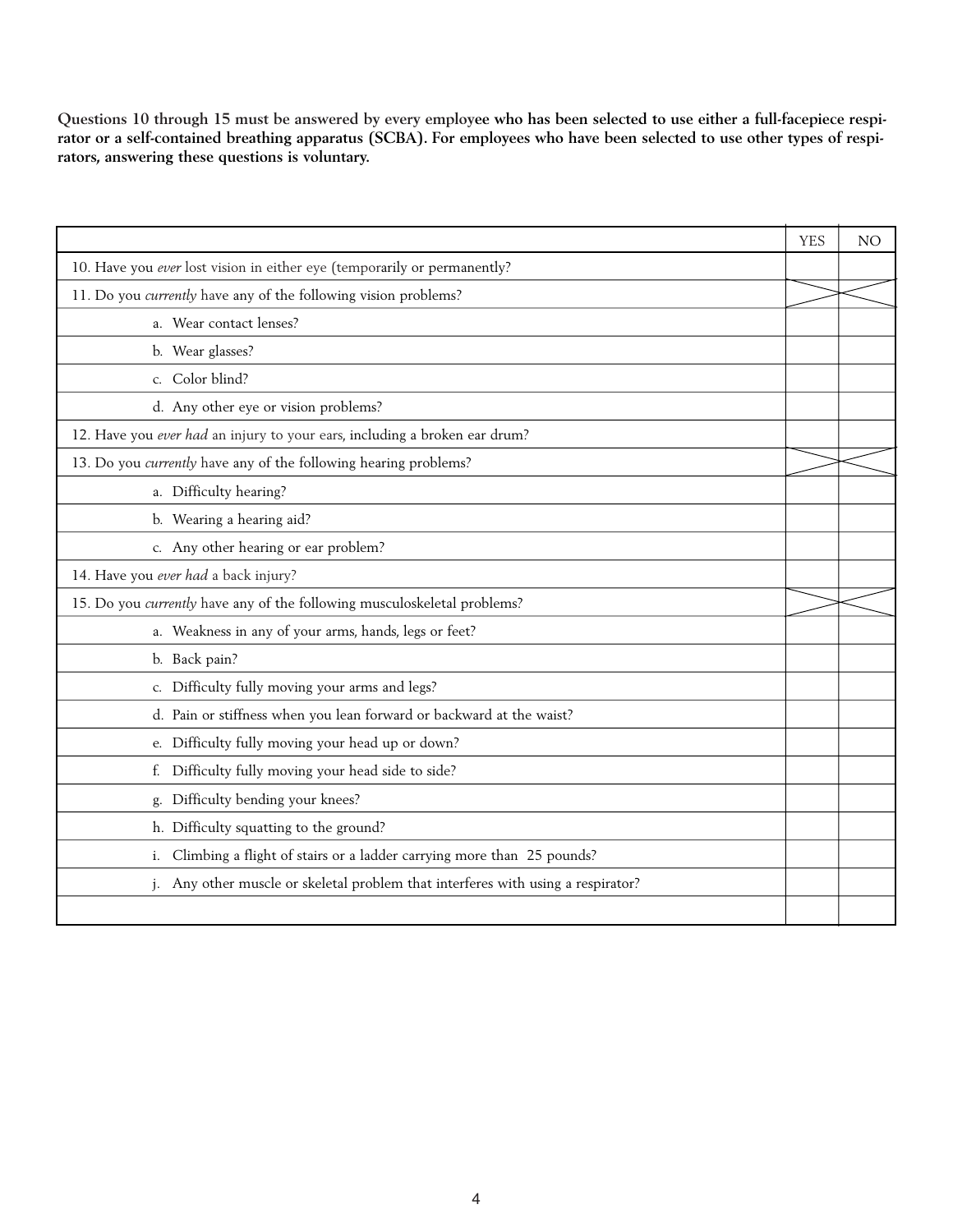# **PART B**

## **Employees - Answer the following questions** *only if told to do so* **when you received this questionnaire.**

|                                                                                                                                                                                                   | <b>YES</b> | N <sub>O</sub> |
|---------------------------------------------------------------------------------------------------------------------------------------------------------------------------------------------------|------------|----------------|
| 1. In your present job are you working at high altitudes (over 5,000 feet) or in a place that has lower than<br>normal amounts of oxygen?                                                         |            |                |
| If yes, do you have feelings of dizziness, shortness of breath, pounding in your chest, or other symptoms<br>when you're working under these conditions?                                          |            |                |
| 2. At work or home, have you ever been exposed to hazardous solvents, hazardous airborne chemicals<br>(e.g. - gases, fumes or dust), or have you come into skin contact with hazardous chemicals? |            |                |
| If yes, name the chemicals if you know them:                                                                                                                                                      |            |                |
| 3. Have you ever worked with any of the material, or under any of the conditions listed below?                                                                                                    |            |                |
| a. Asbestos?                                                                                                                                                                                      |            |                |
| b. Silica?                                                                                                                                                                                        |            |                |
| c. Tungsten/cobalt (e.g. - grinding or welding this material)?                                                                                                                                    |            |                |
| d. Beryllium?                                                                                                                                                                                     |            |                |
| e. Aluminum?                                                                                                                                                                                      |            |                |
| f. Coal (for example- mining)?                                                                                                                                                                    |            |                |
| g. Iron?                                                                                                                                                                                          |            |                |
| h. Tin?                                                                                                                                                                                           |            |                |
| i. Dusty environments?                                                                                                                                                                            |            |                |
| j. Any other hazardous exposures?                                                                                                                                                                 |            |                |
| If yes, describe these exposures:                                                                                                                                                                 |            |                |
| 4. List any second jobs or side businesses you may have:                                                                                                                                          |            |                |
| 5. List your previous occupations:                                                                                                                                                                |            |                |
| 6. List your current and previous hobbies:                                                                                                                                                        |            |                |
| 7. Have you been in the military service?                                                                                                                                                         |            |                |
| If yes, were you exposed to biological or chemical agents (either in training or in combat)?                                                                                                      |            |                |
|                                                                                                                                                                                                   |            |                |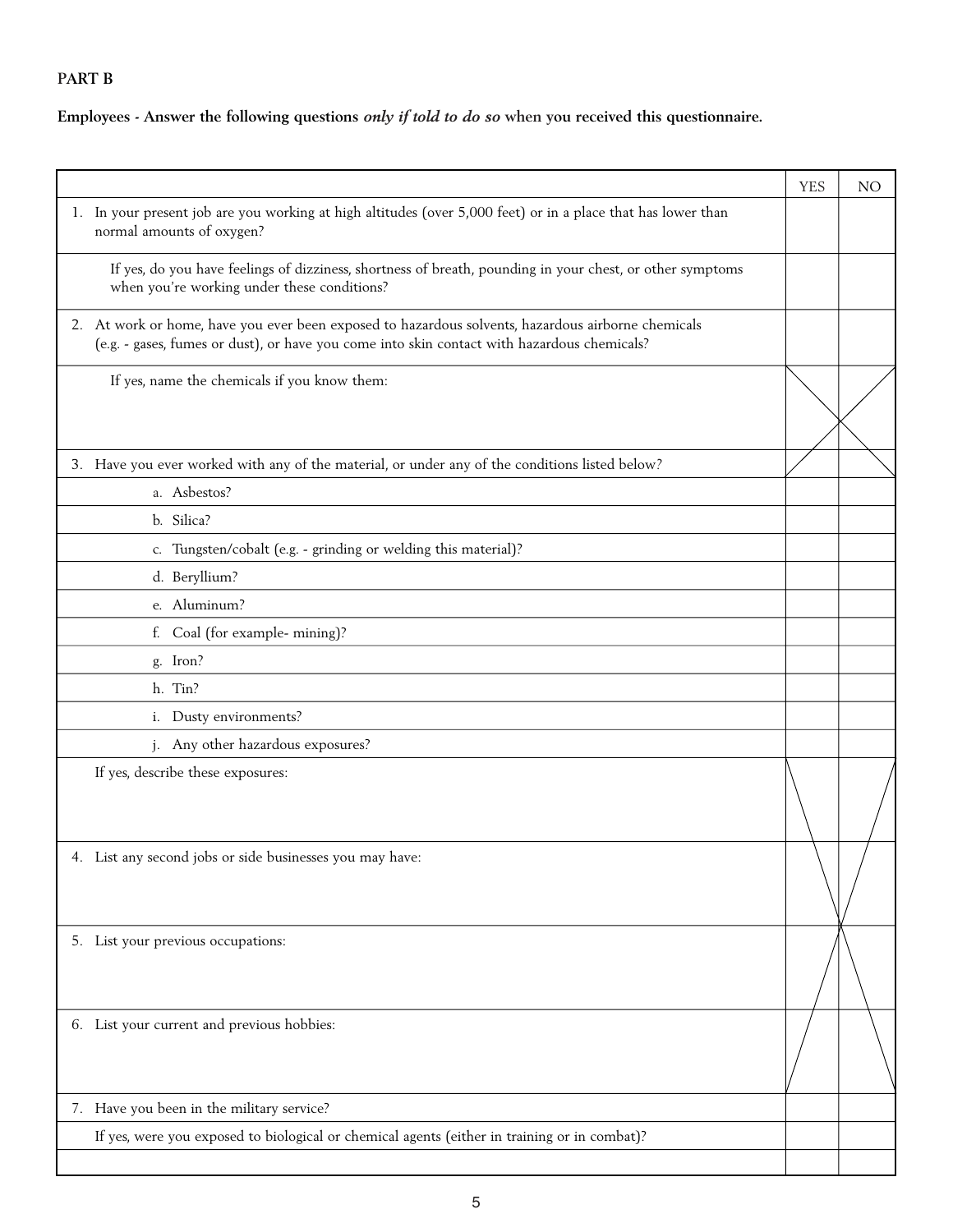|                                                                                                                                                                                                                                                                                                                                                                                                                                                                                                                    | <b>YES</b> | <b>NO</b> |
|--------------------------------------------------------------------------------------------------------------------------------------------------------------------------------------------------------------------------------------------------------------------------------------------------------------------------------------------------------------------------------------------------------------------------------------------------------------------------------------------------------------------|------------|-----------|
| 8. Have you ever worked on a HAZMAT team?                                                                                                                                                                                                                                                                                                                                                                                                                                                                          |            |           |
| 9. Other than medications for breathing and lung problems, heart trouble, blood pressure, and seizures<br>mentioned earlier in this questionnaire, are you taking any other medications for any reason<br>(including over-the-counter medications)?                                                                                                                                                                                                                                                                |            |           |
| If yes, name the medications if you know them:                                                                                                                                                                                                                                                                                                                                                                                                                                                                     |            |           |
| 10. Will you be using any of the following with your respirator(s)?                                                                                                                                                                                                                                                                                                                                                                                                                                                |            |           |
| a. HEPA filters?                                                                                                                                                                                                                                                                                                                                                                                                                                                                                                   |            |           |
| b. Canisters (for example, gas masks)?                                                                                                                                                                                                                                                                                                                                                                                                                                                                             |            |           |
| c. Cartridges?                                                                                                                                                                                                                                                                                                                                                                                                                                                                                                     |            |           |
| 11. How often are your expected to use the respirator(s)?                                                                                                                                                                                                                                                                                                                                                                                                                                                          |            |           |
| a. Escape only (no rescue)?                                                                                                                                                                                                                                                                                                                                                                                                                                                                                        |            |           |
| b. Emergency rescue only?                                                                                                                                                                                                                                                                                                                                                                                                                                                                                          |            |           |
| c. Less than 5 hours per week?                                                                                                                                                                                                                                                                                                                                                                                                                                                                                     |            |           |
| d. Less than 2 hours per day?                                                                                                                                                                                                                                                                                                                                                                                                                                                                                      |            |           |
| e. 2-4 hours per day?                                                                                                                                                                                                                                                                                                                                                                                                                                                                                              |            |           |
| f. Over 4 hours per day?                                                                                                                                                                                                                                                                                                                                                                                                                                                                                           |            |           |
| 12. During the period you are using the respirator(s), is your work effort:                                                                                                                                                                                                                                                                                                                                                                                                                                        |            |           |
| a. Light (less than 200 Kcal per hour)?                                                                                                                                                                                                                                                                                                                                                                                                                                                                            |            |           |
| If yes, how long does this period last during the average shift?<br>hours<br>minutes<br>(Examples of light work effort are sitting while typing, drafting or performing light assembly<br>work; or standing while operating a drill press (1-3 lbs.) or controlling machines.)                                                                                                                                                                                                                                     |            |           |
| b. Moderate (200-350 Kcal per hour)?                                                                                                                                                                                                                                                                                                                                                                                                                                                                               |            |           |
| If yes, how long does this period last during the average shift?<br>hours<br>minutes<br>(Examples of moderate work effort are sitting while nailing or filing; driving a truck or bus<br>in urban traffic; standing while drilling, nailing, performing assembly work, or transferring<br>a moderate load (about 35 lbs) at trunk level; walking on a level surface about 2 mph or<br>down a 5-degree grade about 3 mph; or <i>pushing</i> a wheelbarrow with a heavy load (about 100<br>lbs) on a level surface.) |            |           |
| c. Heavy (above 350 Kcal per hour)?                                                                                                                                                                                                                                                                                                                                                                                                                                                                                |            |           |
| If yes, how long does this period last during the average shift?<br>hours<br>minutes<br>(Examples of heavy work are lifting a heavy load (about 50 lbs) from the floor to your waist<br>or shoulder; working on a loading dock; shoveling; standing while bricklaying or chipping castings;<br>walking up an 8-degree grade while 2mph; climbing stairs with a heavy load (about 50 lbs).                                                                                                                          |            |           |
| 13. Will you be wearing protective clothing and/or equipment (other than the respirator) when you're using<br>your respirator?                                                                                                                                                                                                                                                                                                                                                                                     |            |           |
| If yes describe this protective clothing and/or equipment:                                                                                                                                                                                                                                                                                                                                                                                                                                                         |            |           |
| 14. Will you be working under hot conditions (temperatures exceeding 77 degrees F)?                                                                                                                                                                                                                                                                                                                                                                                                                                |            |           |
| 15. Will you be working under humid conditions?                                                                                                                                                                                                                                                                                                                                                                                                                                                                    |            |           |

 $\ddot{\phantom{1}}$